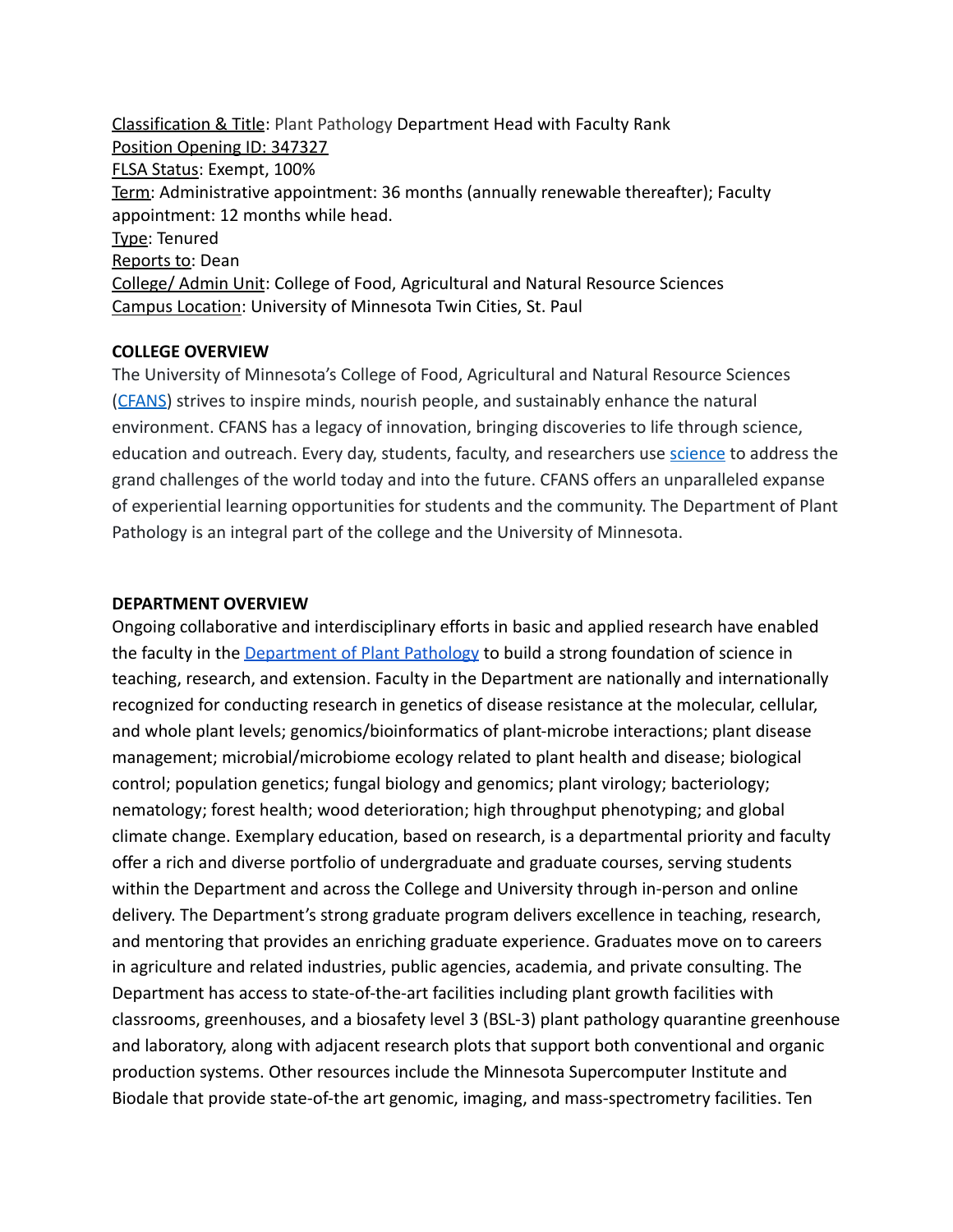unique research and outreach centers throughout Minnesota enhance the Department's research infrastructure. Adjunct faculty from the USDA-ARS Cereal Disease Laboratory, USDA Forest Service Northern Research Station, and Plant Science Research Unit, located on campus, support the mission of the Department. A dedicated and professional team supports the Department's administrative, financial, and communication functions.

*Department Mission: Conduct research, education and extension focused on plant diseases, plant health, and the biology of plant-microbe interactions to ensure sustainability of agricultural, forest and natural ecosystems for the benefit of society.*

## **POSITION OVERVIEW**

The University of Minnesota invites qualified candidates to apply for the position of Department Head with Faculty Rank within the Department of Plant Pathology. The Department Head reports to the Dean of the College of Food, Agricultural and Natural Resource Sciences and partners with University of Minnesota Extension to accomplish departmental goals and objectives and to deliver nationally and internationally recognized programs in teaching, research, extension and outreach, including the work at affiliated centers.

The Department Head is the lead academic and strategic officer for a department who works to recruit, mentor, and retain outstanding faculty, graduate students, and academic staff in a set of related disciplines in addition to serving as the administrative leader of departmental programs. In collaboration with college support divisions, the Department Head has responsibility for planning, fiscal management, personnel, and facilities. The Head actively supports the securing of sufficient resources for the department to strengthen and broaden its mission, nurture cross-functional relations at the University and beyond, and advance its strong international reputation.

The Department aligns with collegiate and the larger University of Minnesota goals in providing equal access to and opportunity in its programs, facilities, and employment without regard to race, color, creed, religion, national origin, gender, age, marital status, disability, public assistance status, veteran status, sexual orientation, gender identity, or gender expression.

## **RESPONSIBILITIES**

## **Department Leadership (75%)**

- Provide instructional oversight of the assigned programs; oversee curriculum development; and encourage/support instructional excellence.
- Assess general education outcomes in core courses taught within the department.
- Initiate and facilitate the development of new academic programs and projects, as appropriate.
- Assign faculty teaching responsibilities of department faculty in cooperation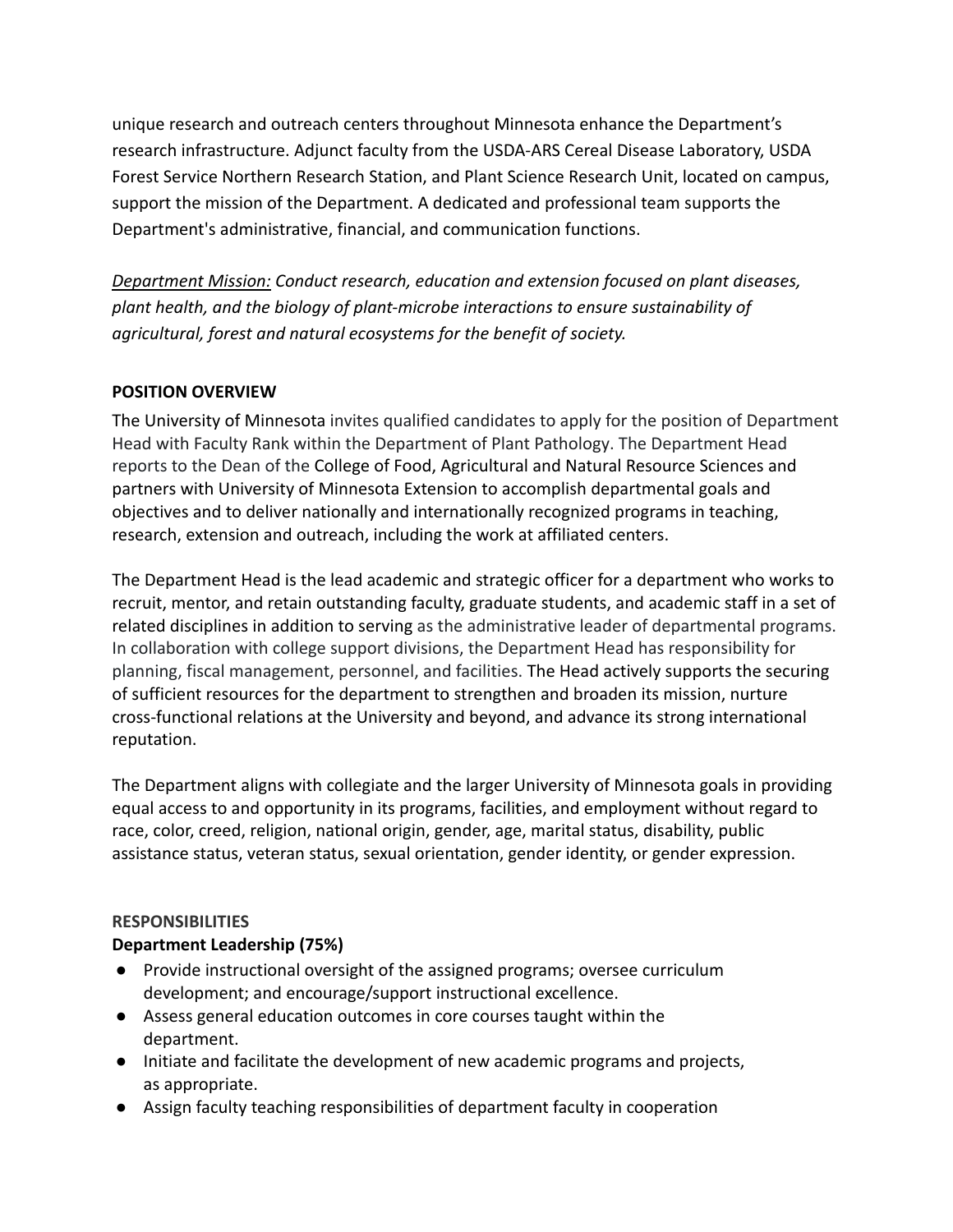with Head of departments in interdepartmental programs where appropriate.

- Monitor the instructional and research excellence of the program(s) and address problems as they arise.
- Serve as an advocate for the department's faculty to College leadership and the University community.
- Facilitate and oversee processes for faculty including recruitment, promotion, tenure, and professional leaves.
- Provide coaching and mentoring for all faculty in the program(s).
- Build and maintain strong relationships with external stakeholders, employers, alums, and supporters including alumni, business partners, government and non-profit organizations that may assist in talent development, research, education, outreach and extension.
- Provide supervision and direction to staff in the department administrative office.
- Lead recruitment efforts, when resources are available, for faculty and specialized staff.
- In conjunction with the Dean and the Chief Financial Officer, develop budget and resources plans related to staffing and infrastructure.
- Administer and manage the allocation of departmental resources (fiscal, human, facilities and capital).
- Manage daily operations of the department.
- Provide leadership in procurement of grant and endowment funding for support of departmental and faculty programs and assist with fundraising efforts.
- Participate in the development of policy and strategic planning in the college.
- In conjunction with CFANS human resources (HR), work with employees to address misconduct or performance concerns in a timely manner.
- Respond to academic questions from students and resolve any academic issues; fulfilling Title IX mandated reporting obligations including escalating concerns to EO/AA and HR, as appropriate.
- Actively sponsor diversity, inclusion and equity working towards fulfillment of department/unit and College goals.

## **Faculty Responsibilities (20%):**

- As discussed and agreed upon with the Dean, teach an appropriate number of courses relevant to the size and scope of the department.
- Participate in research and scholarly activities within the discipline.
- Participate in University and community service activities as appropriate.

## **Service Delivery and Professional Development (5%):**

- Stay abreast of current developments in leadership and relevant pedagogy by participating in continuing education and training opportunities.
- Regularly and actively participate in Department, College, and University events and meetings.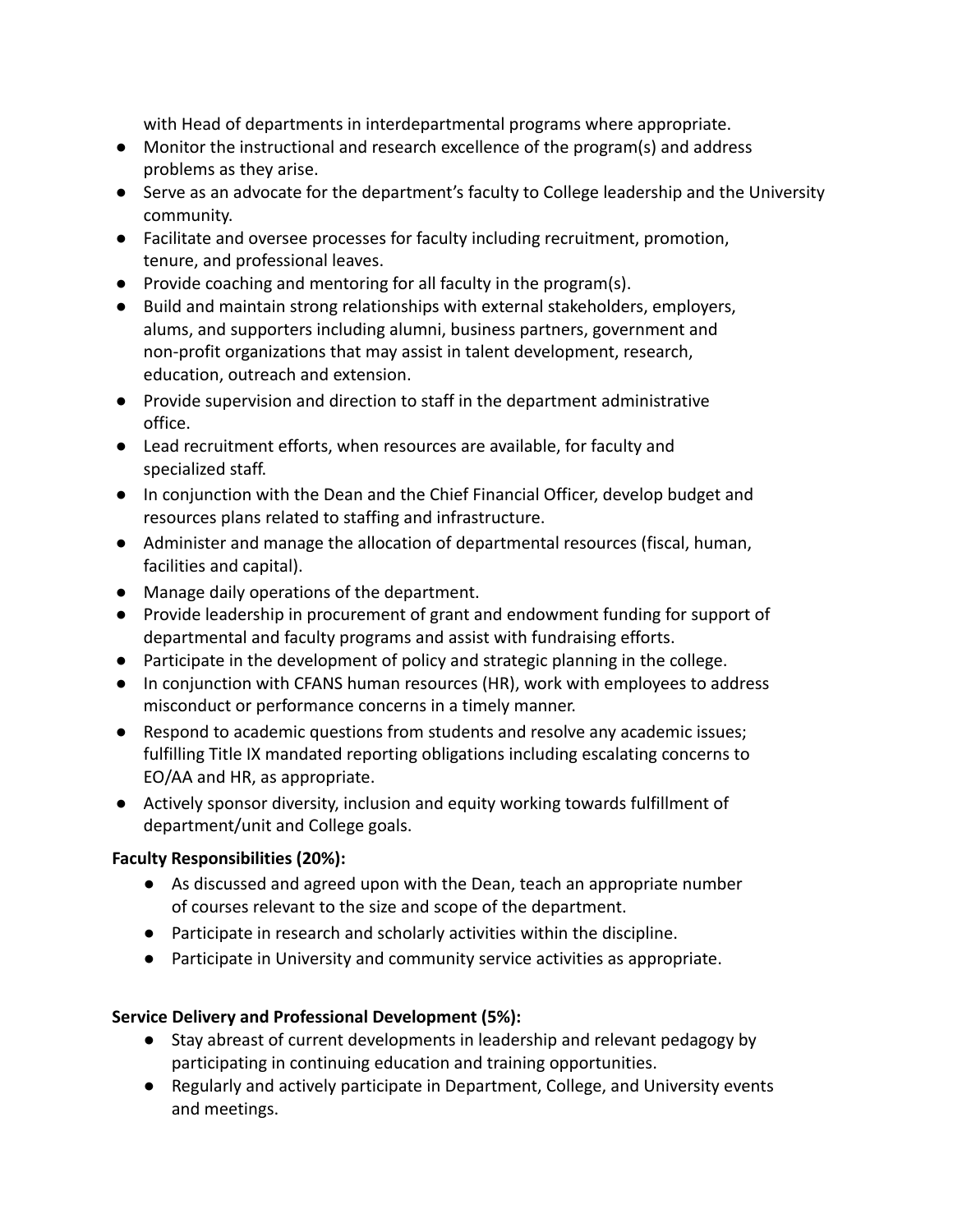● Stay current in personal areas of scholarship and research.

## **REQUIRED QUALIFICATIONS:**

- Ph.D. in plant pathology or a plant science or microbiological field directly related to research and teaching activities within the Department of Plant Pathology and be eligible to successfully obtain tenure at the rank of full professor at the University of Minnesota.
- Commitment to strong disciplinary and interdisciplinary teaching and learning, research and discovery, and outreach and service. Proven record of support of successful undergraduate and graduate programs.
- Minimum of eight (8) years of professional experience after the completion of the doctoral degree.
- Minimum of 3 years of supervisory/leadership experience including fiscal management.
- Record of excellence in teaching/research/discovery as well as engagement/outreach productivity.
- Proven record of achievement in leadership and the ability to develop and describe a vision in alignment with the organization's goals and policies.
- Record of publications in the field in peer-reviewed academic journals.
- Evidence of ability to pursue and obtain competitive funding.
- Experience with formal classroom teaching or Extension/outreach teaching
- Demonstrated commitment to advancing and promoting diversity, equity, and inclusion among faculty, staff, and students.
- Excellent verbal and written communication skills.

## **PREFERRED QUALIFICATIONS**:

- Demonstrated ability to operate strategically to effectively promote and market the unique academic programs offered in Plant Pathology for increased student enrollment and partnerships in the college, university and community.
- Evidence of the ability to communicate effectively to a wide diversity of audiences.
- A record of implementing innovative and inclusive teaching and pedagogy using multiple platforms.
- Evidence of effective mentoring students and/or staff.
- Demonstrated skill in fostering linkages with other disciplines and building program partnerships.
- Evidence of organizing personnel and resources to successfully obtain large, multi-institutional, nation and international grants.
- A record of forming positive relationships with varied internal and external stakeholders.
- Record of commitment to recruitment, development and retention of a diverse, high-quality faculty student body and staff.

## **Nature of Appointment:**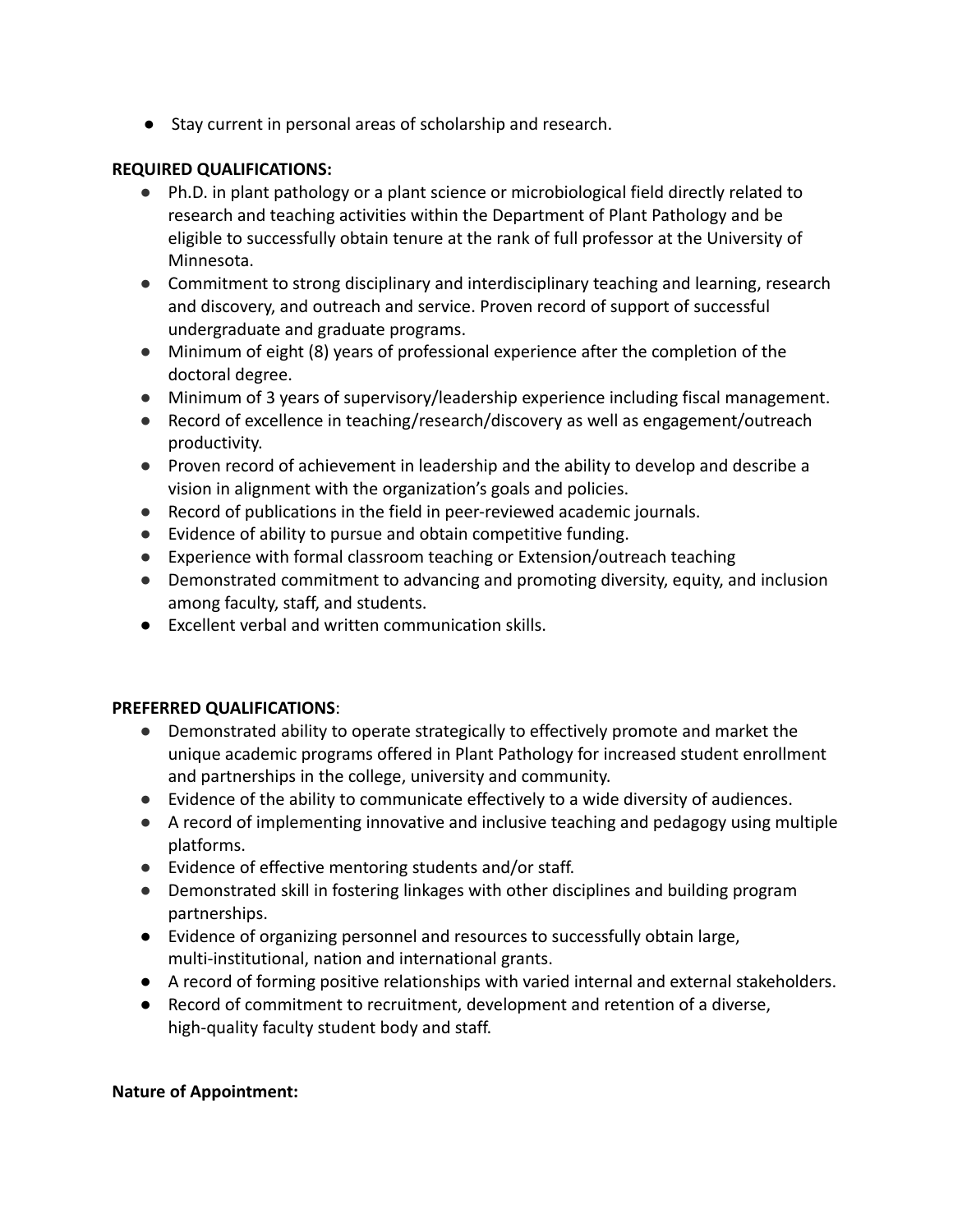Academic and administrative appointment will be on a twelve-month basis as Head and tenured faculty position as full professor. The initial administrative appointment is for three years with annual performance reviews. Subsequent annual reappointment is dependent on performance and outcome of administrative reviews conducted every three to five years. Salary is commensurate with experience and achievement, and carries an administrative salary augmentation.

# **APPOINTMENT/SALARY/BENEFITS:**

This is a 100%-time, twelve-month annually renewable administrative appointment, with an initial appointment period of three years, and a 12-month tenured faculty position as a Professor in the Department. Reappointment is contingent upon an annual performance review and a comprehensive administrative review and evaluation every three to five years. Salary is competitive and commensurate with experience and qualifications, is negotiable and carries an administrative augmentation. Should the head relinquish their administrative appointment and become a regular faculty member, the faculty appointment will become a 9-month appointment, with pro-rated salary determined as a 9/11 basis or as negotiated at the time of original appointment as head.

The Department Head is responsible administratively to the Dean of the College of Food, Agricultural and Natural Resource Sciences, and is a member of the college's leadership council. Any offer of employment is contingent upon the successful completion of a background check. Our presumption is that prospective employees are eligible to work here. Criminal convictions do not automatically disqualify finalists from employment. Position is available immediately.

The University of Minnesota offers a comprehensive [benefits package](https://humanresources.umn.edu/benefits) including competitive pay, medical and dental plans, life insurance, disability coverage, retirement savings plans, flexible spending accounts, tuition benefits, and an award-winning Wellbeing Program—to name just a few. For additional information regarding benefits please visit this [website.](https://humanresources.umn.edu/sites/humanresources.umn.edu/files/2020_tcd-fpa-75100-ben-0105-10_cs_final.pdf)

## **HOW TO APPLY**:

Applications must be submitted online: <http://employment.umn.edu/> (search for Position 347327). Candidates should include all of the required application materials combined into one single PDF document. Incomplete applications will not be considered. Required application materials:

- Cover letter
- Curriculum vitae
- Statement of leadership philosophy and experience
- Diversity Statement (please see below\*)
- Names, addresses and email contact information for three (3) professional references that will be contacted if you are a final candidate.

For questions regarding this position, please contact Margaret Headlee, HR Consultant at werba004@umn.edu.